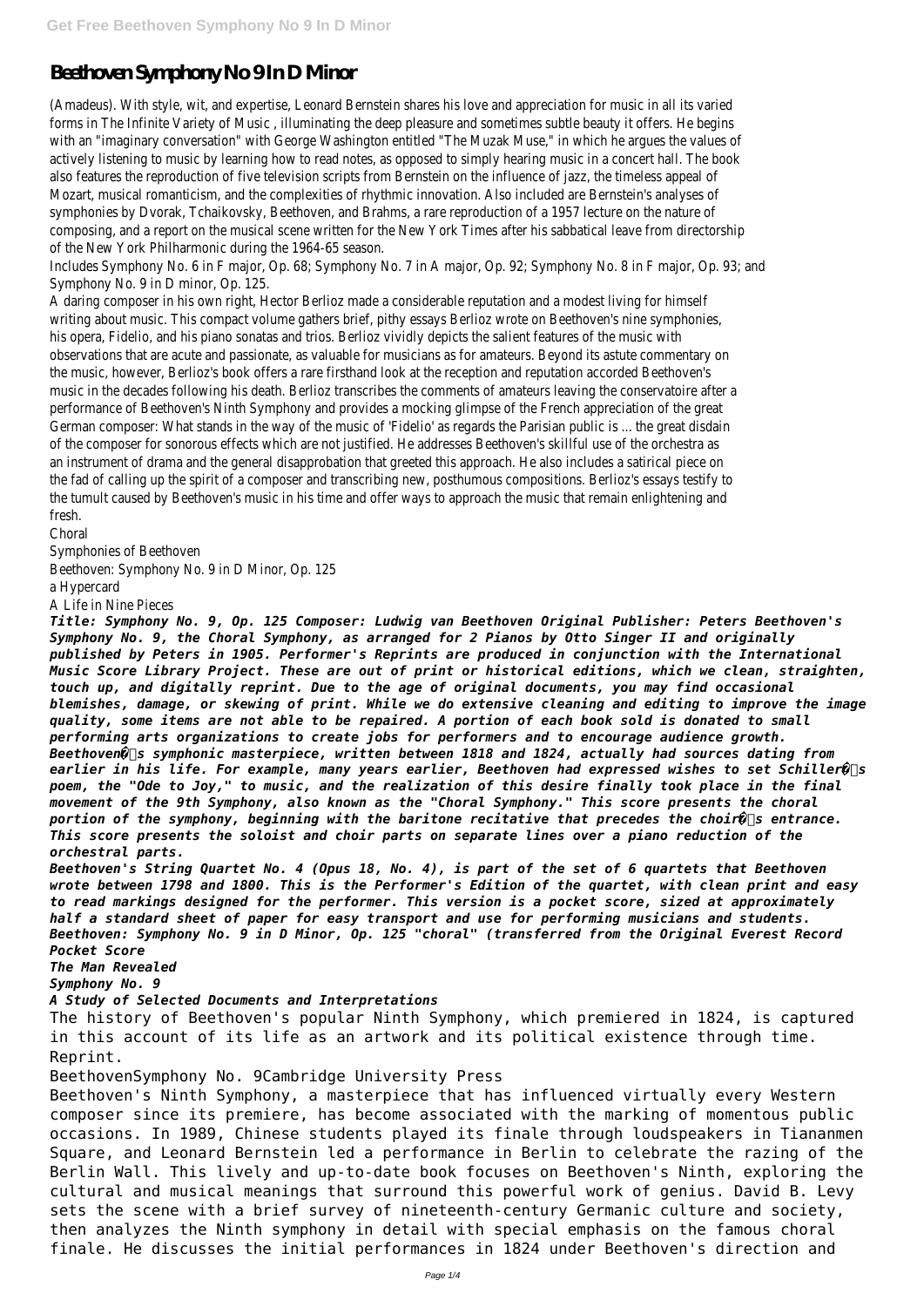traces the symphony's critical reception and legacy. In the final chapter of the book, Levy examines interpretations of the work by prominent conductors, including Wagner, Mahler, and Weingartner. A fully annotated discography of selected recordings completes this comprehensive volume.

For Piano Solo Beethoven symphonies Beethoven, a Life Adult Piano Adventures - Classics, Book 1 Beethoven and the World in 1824

*Beethoven scholar and classical radio host John Suchet has had a lifelong, ardent interest in the man and his music. Here, in his first full-length biography, Suchet illuminates the composer's difficult childhood, his struggle to maintain friendships and romances, his ungovernable temper, his obsessive efforts to control his nephew's life, and the excruciating decline of his hearing. This absorbing narrative provides a comprehensive account of a momentous life, as it takes the reader on a journey from the composer's birth in Bonn to his death in Vienna. Chronicling the landmark events in Beethoven's career—from his competitive encounters with Mozart to the circumstances surrounding the creation of the well-known Für Elise and Moonlight Sonata—this book enhances understanding of the composer's character, inspiring a deeper appreciation for his work. Beethoven scholarship is constantly evolving, and Suchet draws on the latest research, using rare source material (some of which has never before been published in English) to paint a complete and vivid portrait of the legendary prodigy.*

*Beethoven's Ninth Symphony has held musical audiences captive for close to two centuries. Few other musical works hold such a prominent place in the collective imagination; each generation rediscovers the work for itself and makes it its own. Honing in on the significance of the symphony in contemporary culture, this book establishes a dialog between Beethoven's world and ours, marked by the earthshattering events of 1789 and of 1989. In particular, this book outlines what is special about the Ninth in millennial culture. In the present day, music is encoded not only as score but also as digital technology. We encounter Beethoven 9 flashmobs, digitally reconstructed concert halls, globally synchonized performances, and other time-bending procedures. The digital artwork 9 Beet Stretch even presents the Ninth at glacial speed over twenty-four hours, challenges our understanding of the symphony, and encourages us to confront the temporal dimension of Beethoven's music. In the digital age, the Ninth emerges as a musical work that is recomposed and reshaped-and that is robust enough to live up to such treatment-continually adapting to a changing world with changing media. Frontcover -- Contents -- List of Illustrations -- Contributors -- Acknowledgements -- Abbreviations Used in the Notes -- Introduction. Rhapsody and Rebuke: Goethe's Faust in Music -- Part I Goethe's Faust: Content and Context -- 1 The Redress of Goethe's Faust in Music History -- 2 Wagering on Modernity: Goethe's Eighteenth-Century Faust -- 3 Reflectivity, Music and the Modern Condition: Thoughts on Goethe's Faust -- 4 Music and Metaphorical Thinking in Goethe's Faust: The Example of Harmony -- 5 Faust: The Instrumentalisation of an Icon -- Part II Legacies: Goethe's Faust in the Nineteenth Century -- 6 Faust's Schubert: Schubert's Faust -- 7 The Musical Novel as Master-genre: Schumann's Szenen aus Goethes Faust -- 8 The Psychology of Schumann's Faust: Developing the Human Soul -- 9 A Life with Goethe: Wagner's Engagement with Faust in Music and in Words -- 10 Wagner's Ninth: Reading Beethoven with Faust -- 11 Linking Christian and Faustian Utopias: Mahler's Setting of the Schlußszene in his Eighth Symphony -- Part III Topographies: Stagings and Critical Reception -- 12 Operatic Translation and Adaptation: Gounod's Faust, with a Tribute to Ken Russell -- 13 'Adapters, Falsifiers and Profiteers': Staging La Damnation de Faust in Monte Carlo and Paris, 1893-1903 -- 14 Faust in the Trenches: Busoni's Doktor Faust -- Part IV New Directions: Recent Productions and Appropriations -- 15 As Goethe Intended? Max Reinhardt's Faust Productions and the Aesthetics of Incidental Music in the Early Twentieth Century -- 16 Music and the Rebirth of Faust in the GDR -- 17 Music, Text and Stage: Peter Stein's Production of Goethe's Faust -- 18 'Devilishly good': Rudolf Volz's Rock Opera Faust and 'Event Culture' -- Select Bibligraphy -- Index*

*A Critical Study of Beethoven's Nine Symphonies with a Few Words on His Trios and Sonatas, a Criticism of Fidelio, and an Introductory Essay on Music*

## *Nine Approaches to Art and Ideas Beethoven's Symphonies First Nights*

Part I of a thirty-two lecture course on the history and analysis of the Beethoven's 9 symphonies.

This lively book takes us back to the first performances of five famous musical compositions: Monteverdi's Orfeo in 1607, Handel's Messiah in 1742, Beethoven's Ninth Symphony in 1824, Berlioz's Symphonie fantastique in 1830, and Stravinsky's Sacre du printemps in 1913. Thomas Forrest Kelly sets the scene for each of these premieres, describing the cities in which they took place, the concert halls, audiences, conductors, and musicians, the sound of the music when it was first performed (often with instruments now extinct), and the popular and critical responses. He explores how performance styles and conditions have changed over the centuries and what music can reveal about the societies that produce it. Kelly tells us, for example, that Handel recruited musicians he didn't know to perform Messiah in a newly built hall in Dublin; that Beethoven's Ninth Symphony was performed with a mixture of professional and amateur musicians after only three rehearsals; and that Berlioz was still buying strings for the violas and mutes for the violins on the day his symphony was first played. Kelly's narrative, which is enhanced by extracts from contemporary letters, press reports, account books, and other sources, as well as by a rich selection of illustrations, gives us a fresh appreciation of these five masterworks, encouraging us to sort out our own late twentieth-century expectations from what is inherent in the music. \*\*WINNER of Presto Books' Best Composer Biography\*\* NINE WORKS OF BEETHOVEN, NINE WINDOWS INTO THE LIFE AND LEGACY OF A MUSICAL GENIUS. 'We are doubly blessed that Beethoven should have led such an extraordinary life. Laura has combined the two - the genius of his music and the richness of his experiences - to shine a revealing light on our greatest composer' John Humphrys \_\_\_\_\_\_\_\_\_\_\_\_\_\_\_\_\_\_\_\_\_\_\_\_\_ Ludwig van Beethoven: to some, simply the greatest ever composer of Western classical music. Yet his life remains shrouded in myths. In Beethoven, Oxford professor Laura Tunbridge cuts through the noise. With each chapter focusing on a period of his life, piece of music and revealing theme - from family to friends, from heroism to liberty - she provides a rich insight into the man and the music. Revealing a wealth of never-before-seen material, this tour de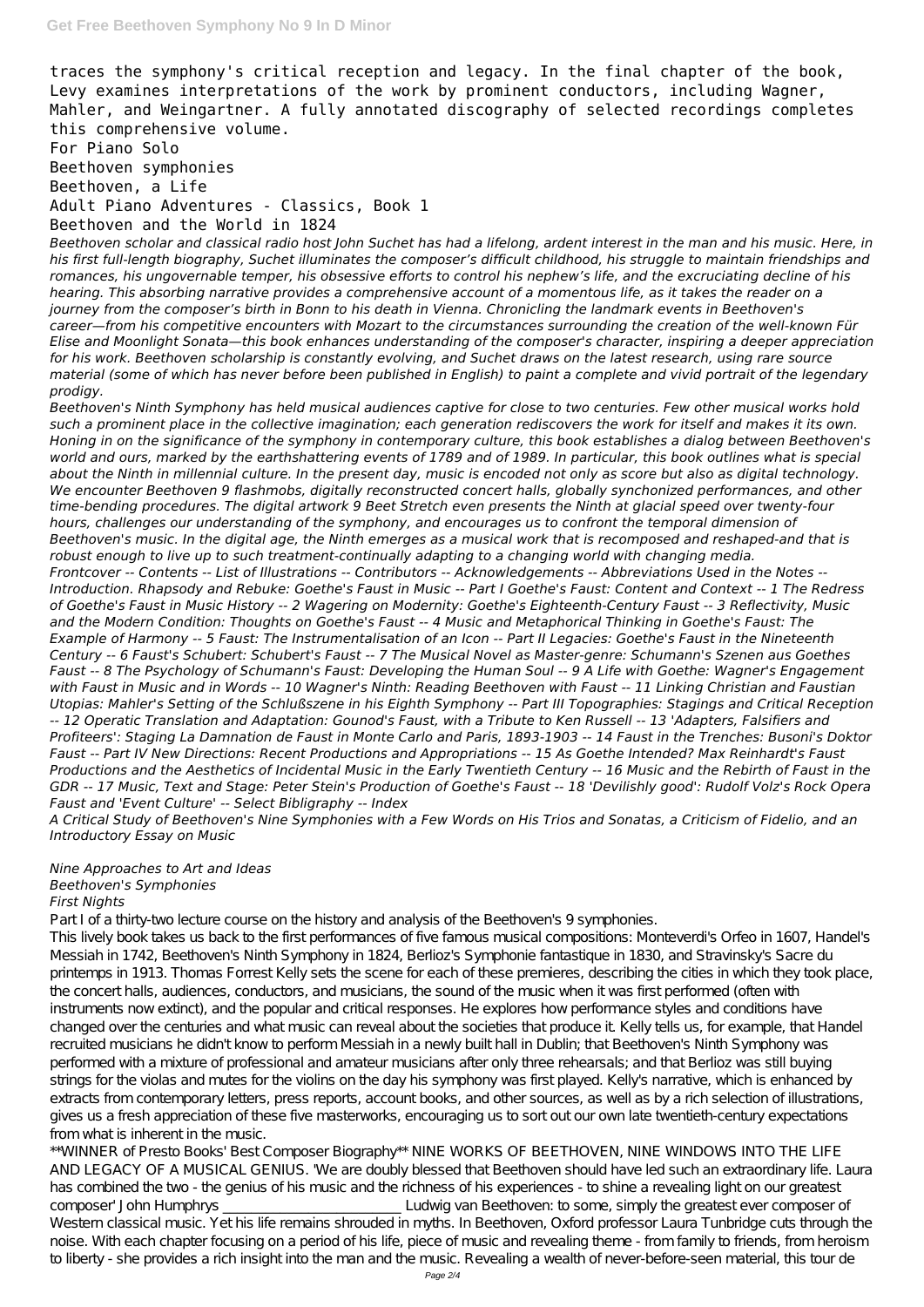force is a compelling, accessible portrayal of one of the world's most creative minds and it will transform how you listen for ever.

\_\_\_\_\_\_\_\_\_\_\_\_\_\_\_\_\_\_\_\_\_\_\_\_\_ 'Tunbridge has come up with the seemingly impossible: a new way of approaching Beethoven's life and music . . . profoundly original and hugely readable' John Suchet, author Beethoven: The Man Revealed 'This well researched and accessible book is a must read for all who seek to know more about the flesh and blood tangible Beethoven.' John Clubbe, author of Beethoven: The Relentless Revolutionary 'This book is really wonderful! ... However many books on Beethoven you own, find the space for one more. This one' Stephen Hough, pianist, composer, writer 'In a year when everyone's looking for a new take on Beethoven, Laura Tunbridge has found nine. Fresh and engaging' Norman Lebrecht, author of Genius and Anxiety 'Remarkable . . . she captures the essence of his genius and character. I'll always want to keep it in easy reach' Julia Boyd, author of Travellers in the third Reich

For SATB or B Solo, SATB Chorus/Choir and Orchestra with English and German Text (Choral Score)

Music in Goethe's Faust

Beethoven's Ninth

Tempo Markings in Beethoven's Symphony No. 9 in D Minor Op. 125

## Beethoven

Especially notable for the final movement's glorious chorale setting of Schiller's Ode to Joy, Beethoven's Ninth Symphony is reproduced here in full in a convenient size for study.

Offering unparalleled insight into Beethoven's creativity, here are superb, authoritative editions of three great orchestral masterworks filled with drama and great beauty. Includes Symphony No. 5 in C Minor, Op. 67; Symphony No. 6 in F Major ("Pastoral"), Op. 68; Symphony No. 7 in A Major, Op. 92. Lists of instruments.

Compiled here are reviews, reports, notes, and essays found in German-language periodicals published between 1783 and 1830. The documents are translated into English with copious notes and annotations, an introductory essay, and indexes of names, subjects, and works. This volume contains a general section and documents on specific opus numbers up to opus 54, with musical examples redrawn from the original publications. ø The collection brings to light contemporary perceptions of Beethoven?s music, including matters such as audience, setting, facilities, orchestra, instruments, and performers as well as the relationship of Beethoven?s music to theoretical and critical ideas of the eighteenth and nineteenth centuries. These documents, most of which appear in English for the first time, present a wide spectrum of insights into the perceptions that Beethoven?s contemporaries had of his monumental music.

Beethoven: Symphony No.9 "choral"

Symphony no. 9 in D minor, op. 125

Beethoven Symphony No. 9

Symphony Themes, Opera Gems and Classical Favorites

The Ninth

(Faber Piano Adventures ). Adult Piano Adventures Classics Book 1 celebrates great masterworks of Western music, including symphony themes, opera gems, and classical favorites. The melodies of Bach, Beethoven, Brahms, and other master composers are arranged at just the right level for adult beginners and for those who are returning to the keyboard. Section 1 features piano arrangements with minimal hand position changes, and many selections include an optional duet part. Section 2 introduces the I, IV, and V7 chords in the key of C major, harmonizing themes such as Sibelius's Finlandia, Schubert's The Trout, and Mendelssohn's Spring Song. Section 3 presents the primary chords in the key of G major, with arrangements of Vivaldi's Autumn (from The Four Seasons), Mozart's theme from The Magic Flute, Lizst's Liebestraum, and more.

The authoritative Beethoven biography, endorsed by and produced in close collaboration with the Beethoven-Haus Bonn, is timed for the 250th anniversary of Beethoven's birth. With unprecedented access to the archives at the Beethoven House in Bonn, renowned Beethoven conductor and scholar Jan Caeyers expertly weaves together a deeply human and complex image of Beethoven--his troubled youth, his unpredictable mood swings, his desires, relationships, and conflicts with family and friends, the mysteries surrounding his affair with the "immortal beloved," and the dramatic tale of his deafness. Caeyers also offers new insights into Beethoven's music and its gradual transformation from the work of a skilled craftsman into that of a consummate artist. Demonstrating an impressive command of the vast scholarship on this iconic composer, Caeyers brings Beethoven's world alive with elegant prose, memorable musical descriptions, and vivid depictions of Bonn and Vienna--the cities where Beethoven produced and performed his works. Caeyers explores how Beethoven's career was impacted by the historical and philosophical shifts taking place in the music world, and conversely, how his own trajectory changed the course of the music industry. Equal parts absorbing cultural history and lively biography, Beethoven, A Life paints a complex portrait of the musical genius who redefined the musical style of his day and went on to become one of the great pillars of Western art music.

In the years spanning from 1800 to 1824, Ludwig van Beethoven completed nine symphonies, now considered among the greatest masterpieces of Western music. Yet despite the fact that this time period, located in the wake of the Enlightenment and at the peak of romanticism, was one of rich intellectual exploration and social change, the influence of such threads of thought on Beethoven's work has until now remained hidden beneath the surface of the notes. Beethoven's Symphonies presents a fresh look at the great composer's approach and the ideas that moved him, offering a lively account of the major themes unifying his radically diverse output. Martin Geck opens the book with an enthralling series of cultural, political, and musical motifs that run throughout the symphonies. A leading theme is Beethoven's intense intellectual and emotional engagement with the figure of Napoleon, an engagement that survived even Beethoven's disappointment with Napoleon's decision to be crowned emperor in 1804. Geck also delves into the unique ways in which Beethoven approached beginnings and finales in his symphonies, as well as his innovative use of particular instruments. He then turns to the individual symphonies, tracing elements—a pitch, a chord, a musical theme—that offer a new way of thinking about each work and will make even the most devoted fans of Beethoven admire the symphonies anew. Offering refreshingly inventive readings of the work of one of history's greatest composers, this book shapes a fascinating picture of the symphonies as a cohesive oeuvre and of Beethoven as a master symphonist. The Infinite Variety of Music Beethoven: Symphony No.9 - "choral" Five Musical Premieres Symphonies nos. 5, 6, and 7 Beethoven: Symphony No. 9, Op. 125 "choral" Page 3/4